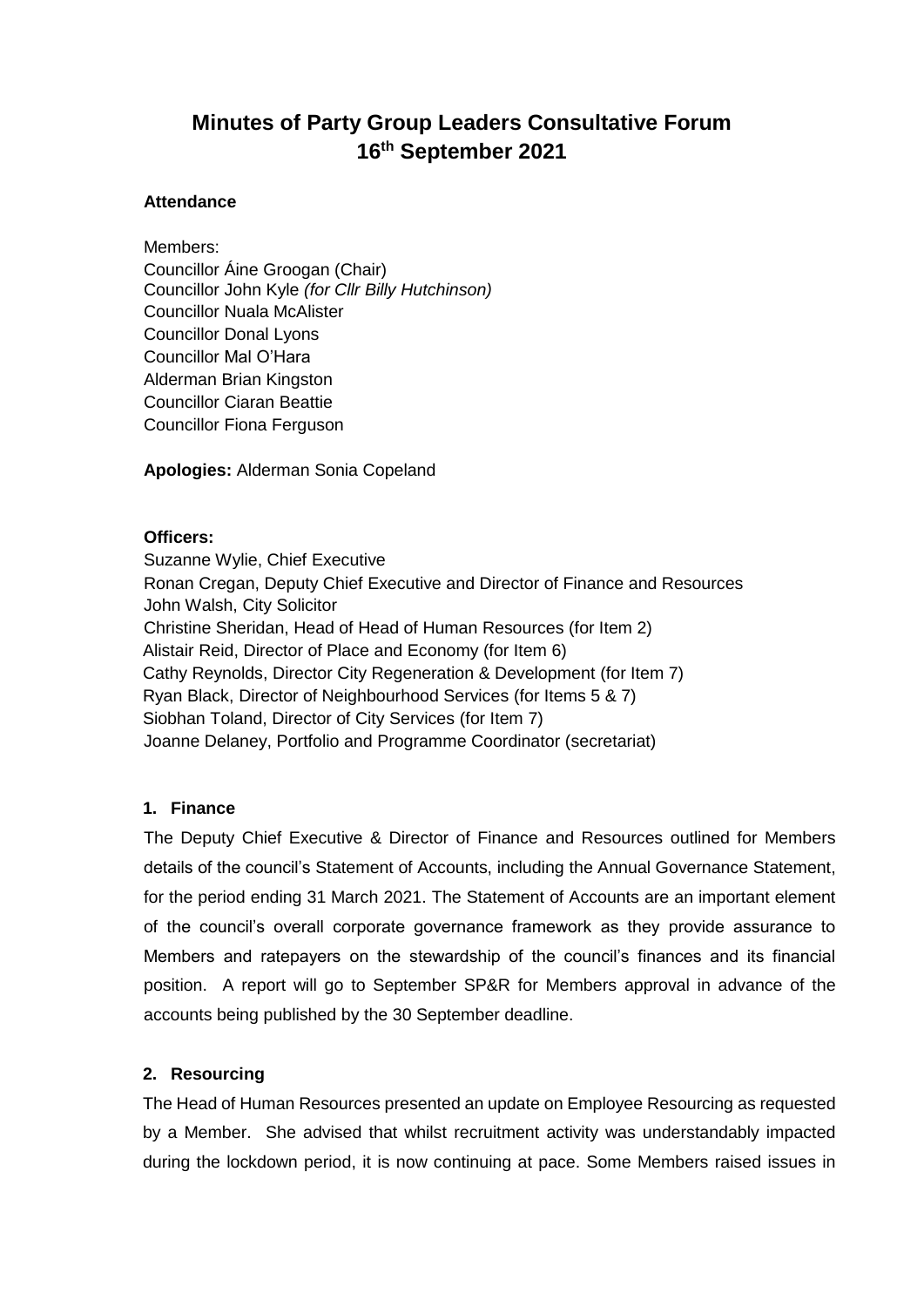relation to current challenges in cleansing services and street cleansing. The Director of Neighbourhood Services advised that a report was submitted to September P&C committee, and it was agreed that Neighbourhood Cleansing Services would be presented through the Area Working Groups.

In relation to a query raised by a Member in relation to the Furlough Scheme ending in September, it was noted that all staff on the scheme will have returned to work by end of September. Following discussion Members requested that Employee Resourcing is considered regularly at future meetings.

## **3. Update on City Region Growth Deal**

The Chief Executive provided an update on the Belfast Region City Deal and Members discussed the Infrastructure pillar level budget and the Executive Boards' recommendations that whilst all three infrastructure projects cannot be delivered in full under the funding envelope, a ring fenced sum is set aside to enable a phased approach to BRT 2.

The Deputy Chief Executive & Director of Finance and Resources provided an update on the proposed timeline for approval and signing of the Deal Document for agreement with Government Partners. He advised that approval for the Deal Document and Governance would be required from Partners in October, and a report would be brought to October SP&R for Members consideration. In light of this, the next Council Panel meeting to be hosted by Belfast will be rearranged to meet in early November.

#### **4. Leisure Centre Signage**

The City Solicitor referred Members to a report that was previously deferred by SP&R committee in relation to language or languages signage to be used in leisure facilities with a city-wide catchment area. He advised that a report on this would be presented to September SP&R committee for Members consideration.

## **5. Lagan Gateway Update**

The Director of Neighbourhood Services provided members with an update on the Lagan Gateway and outlined the next steps for the project. Following detailed discussion, it was agreed that Members would further consider and discuss at the next meeting of the Party Group Leaders Forum.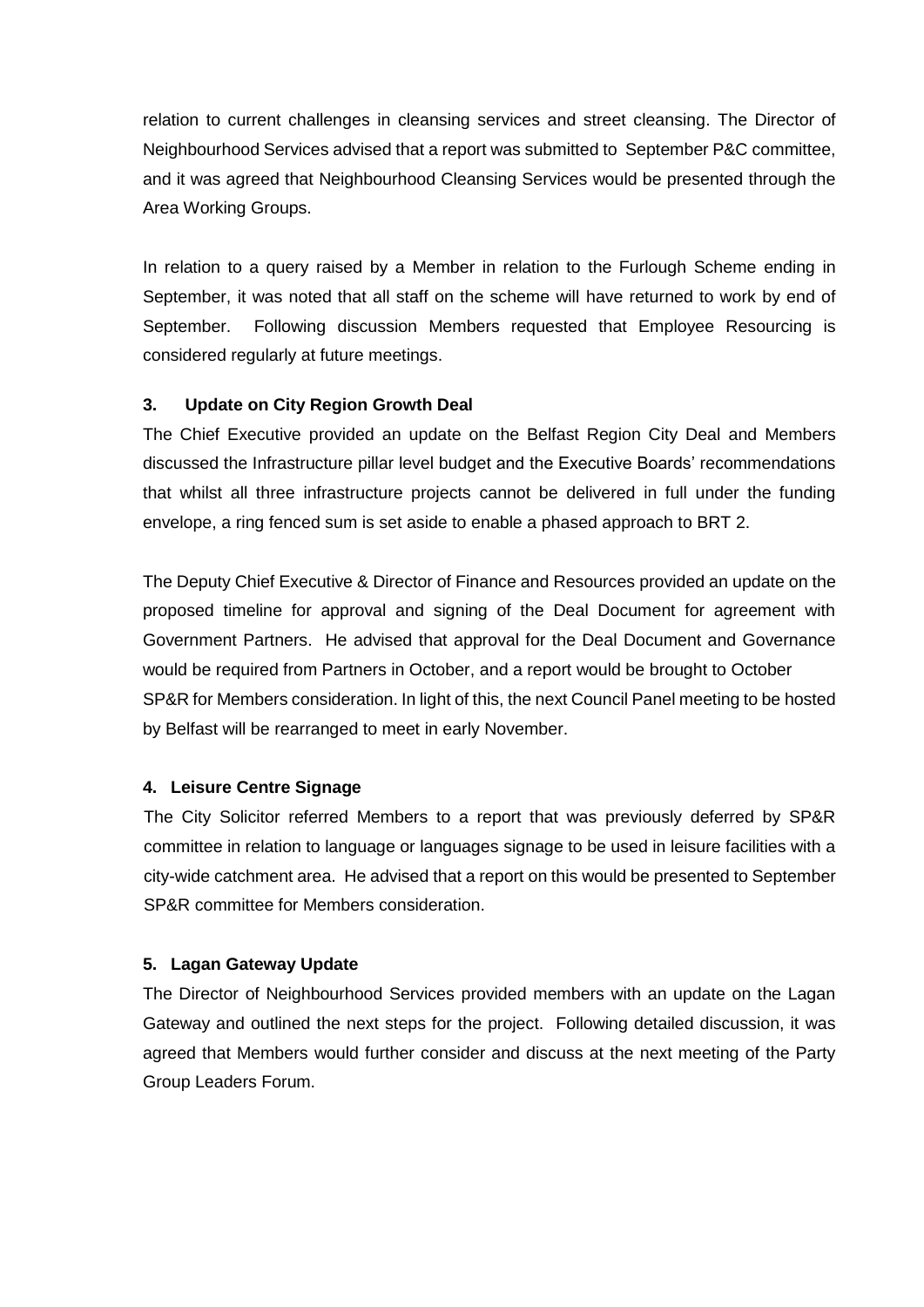## **6. Planning Update**

The Director of Place and Economy updated the Forum on the live planning applications and informed the Forum of applications that were being presented to the Planning Committee in October.

## **7. AOB**

## **Dog Warden Service**

The Director of City Services provided an update on a point of information in relation to the Dog Warden Service, which was noted by Members.

# **Residual Waste Disposal**

The Director of City Services outlined for Members the current status of the Residual Waste Contract and the decisions that Members would need to consider in relation to the contract. She advised a detailed report would be presented to September SP&R committee. There were a number of issues raised in relation to the medium and long term options for the disposal of residual waste and wider issues including the proposed arc21Residual Waste Treatment Plant. It was agreed that a workshop be held for Members to discuss the issues raised.

## **Institutional Investment - Expression of Interest**

Members discussed institutional investors/strategic development partners and how these have worked in other UK Cities. The City Solicitor discussed the proposal to undertake a soft market testing exercise in order to further explore. Members requested further detail and it was agreed a report would be brought to September SP&R committee. In relation to an issue raised by a Member it was also agreed an update report on the Strategic Sites Assessment (SSA) programme of work will be brought to a future committee meeting.

## **Community Diversionary Festivals Programme**

At the Council meeting in July 2021 it was agreed to allocate funding to a diversionary and festival programme. The Director of Neighbourhood Services provided Members with the detail of the assessment of the most recent application which will be considered at September SP&R committee.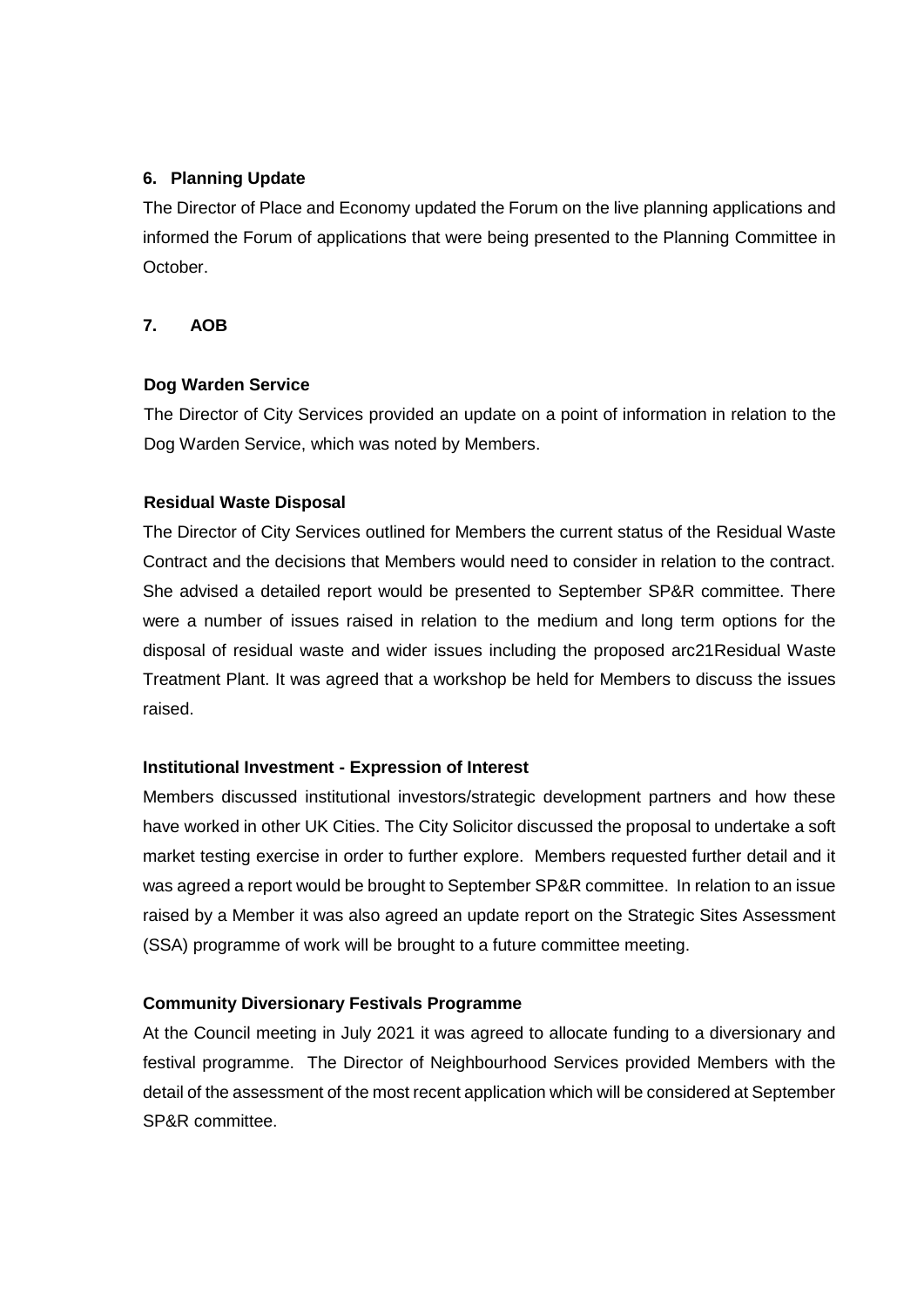#### **King George V Playing Fields**

The Director of Neighbourhood Services provided a briefing for Members on the status of a bonfire currently being built at King George V Playing Fields. He discussed the decisions that would need to be considered by Members and a report outlining these decisions will be considered by September SP&R committee.

#### **Colin Interpretive Heritage Trail**

The Director of Neighbourhood Services advised Members that a request had been received from the Colin Neighbourhood Partnership to place an interpretive panel from the planned Colin Heritage Trail within the Council's new park in Colin (Páirc Nua Chollann). He outlined for Members the series of interpretative panels to be included in the heritage trail. A report will be presented to September SP&R committee, Members noted that the decision to be considered at SP&R is only in relation to the panel within the Council's new park.

## **Submission re Boundary Commission**

Councillor's O' Hara and Lyons declared an interest in relation to this item in that they are members of the Belfast Harbour Board. It was noted when the submission is brought to SP&R committee, they will both leave the meeting.

The City Solicitor outlined for Members the proposed submission in response to the Local Government Boundary Commissioner's Provisional Recommendations 2021-22. Following discussion and given the deadline for submissions is 21 September, there was consensus that the response is submitted and will be subject to ratification by September SP&R committee.

#### **St George's Market**

The Deputy Chief Executive & Director of Finance and Resources provided an update on the rent-free period for St George's Market previously agreed by Council. He advised that a request to extend the rent-free period for a further four weeks has been received from St. George's Market Traders. Members noted the request and that a report would be presented to September SP&R committee for consideration.

#### **Request for support for COP 26 Climate Business Conference**

Further to the update considered by August SP&R Committee on the COP 26 conference and the key areas of work that Belfast would be involved in. The Chief Executive advised Members that a report would be submitted to September SP&R committee seeking support